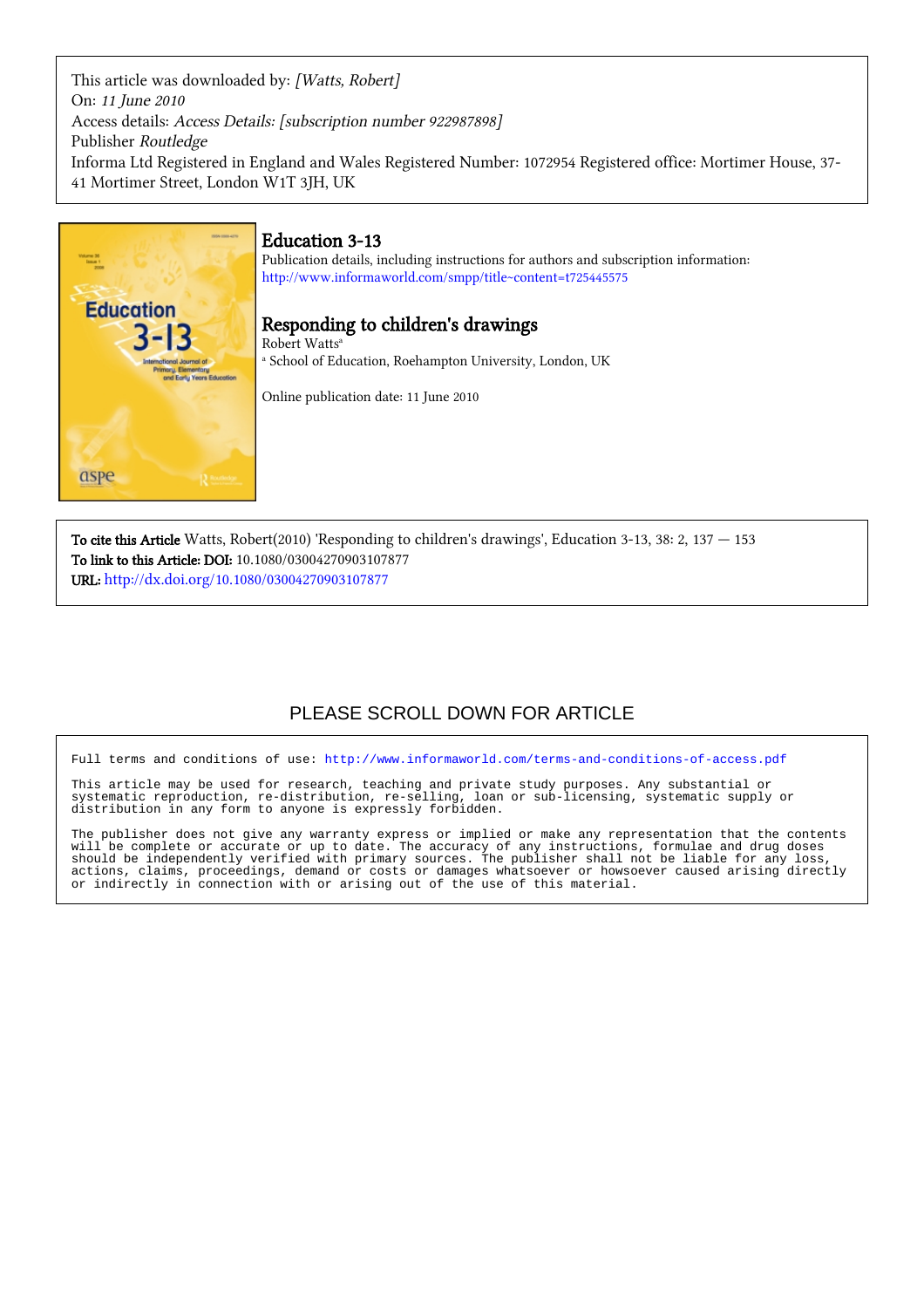### Responding to children's drawings

Robert Watts\*

School of Education, Roehampton University, Roehampton Lane, London, SW15 5PJ, UK

(Received 16 February 2009; accepted 10 June 2009)

This article aims to explore the issues that face primary school teachers when responding to children's drawings. Assessment in art and design is an ongoing concern for teachers with limited experience and confidence in the area and, although children's drawings continue to be a focus of much research, the question of what it is that teachers say to young children that has a positive impact on the development of their drawing is under-explored. The article aims to identify the components of what constitutes children's competence in observational drawing through a detailed analysis of a drawing made by a 6-year-old child. Connections between the teaching of drawing and the teaching of literacy are highlighted, and the article concludes that children who are able make confident representations of the visual world are better placed to express their own ideas, thoughts and experiences through art.

Keywords: drawing; assessment; primary education

#### Introduction: drawing in primary schools

The process of drawing occupies a unique position within primary and early years education. Young children's experiments with mark making often reflect an instinctive engagement with the process, while many older children recognise the potential of drawing as a means of communication and representing the visual world. While theoretically located within art and design, drawing permeates other areas of the primary curriculum, to the extent that many of the drawings children make in school, such as maps, diagrams or illustrations, are made during lessons in areas other than art.

This article takes as its starting point observations made by children as part of a recent research project (Watts 2005) involving over 300 7–11-year-olds. Responses to questions about their attitudes towards making art offered evidence that children value the ability to make convincing observational and representational drawings and also that they frequently link their own declining levels of interest in art with their perceived inability to draw. Drawing, they believe, is the measure by which they succeed or fail as artists. But despite the apparent range of opportunities children have for refining their use of drawing as a means of expression or developing their

<sup>\*</sup>Email: r.watts@roehampton.ac.uk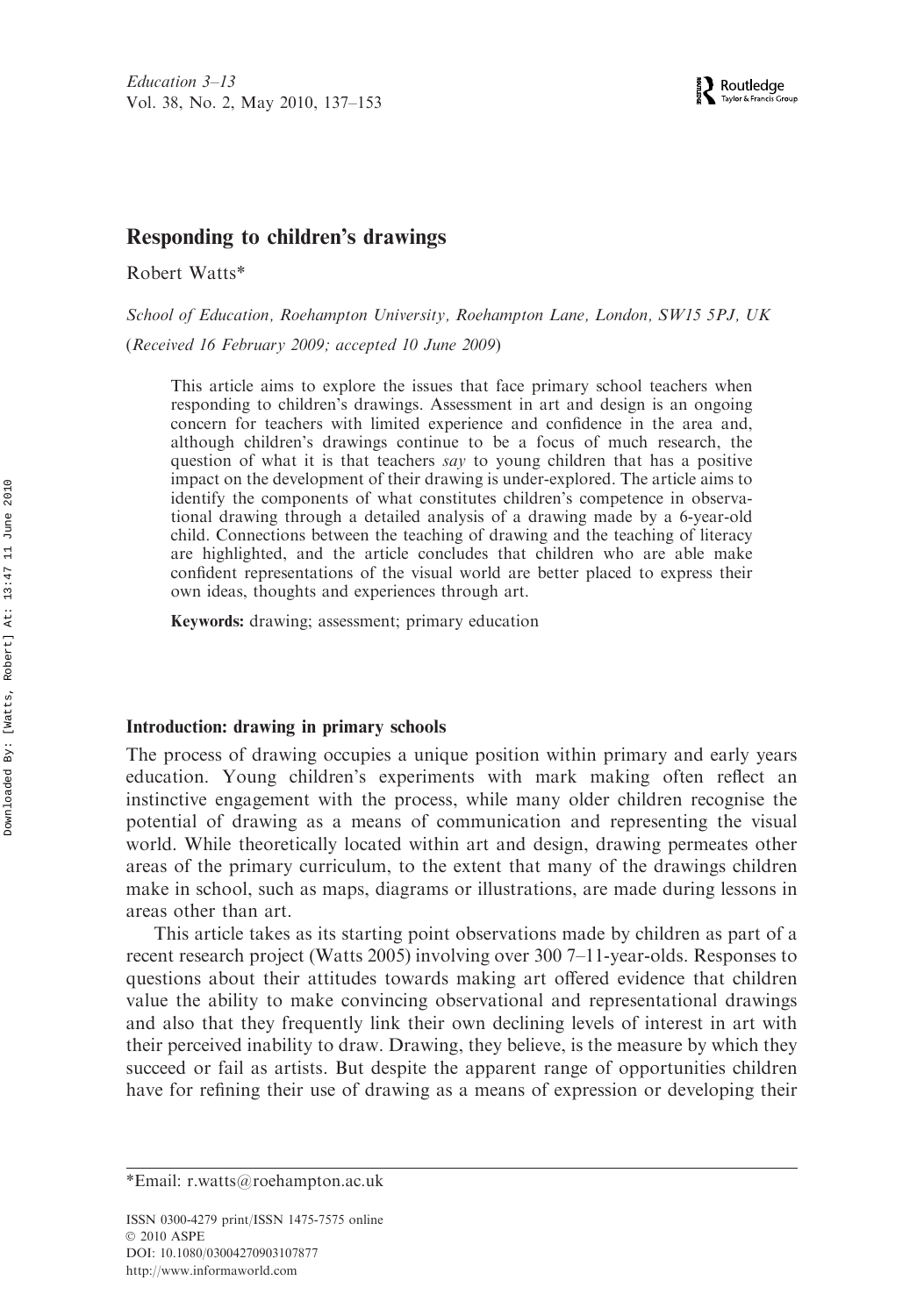technical skills, children's confidence in their drawing ability often decreases as they progress through primary school.

This decrease in confidence may be attributed to the increasingly peripheral role played by art and design in many primary schools under pressure to raise standards in literacy and numeracy (Herne 2000). However, the 2009 Ofsted report on art, craft and design in primary and secondary schools identifies teacher confidence in the teaching of drawing as an issue in maintaining standards:

. . . Many of the primary school teachers surveyed lacked confidence in drawing. This detracted from their effectiveness as teachers and from their pupils' achievements. This raises concerns about the limited professional development opportunities provided to help primary teachers overcome their fear of drawing. (Ofsted 2009, 14)

The report goes on to suggest that the development of drawing skills in schools 'is central to progression in art, craft and design . . . [and] almost always underpinned the most impressive work seen in key stages 1 and 2' (Ofsted 2009, 7). Yet as Thistlewood (1992, 163) has highlighted, trainee teachers often receive only the briefest instruction in teaching drawing skills and 'observational drawing, more than any other facet of art-making, is impossible to teach and evaluate if the teacherevaluator lacks appropriate and practised expertise'. Furthermore, art educators such as John Matthews suggest that the practice of teaching observational drawing skills to young children is problematic, maintaining that the process of learning to draw 'has to be both spontaneous and solitary' (2003, 110). This approach echoes that of Cizek who, over a century ago, argued that children's engagement with art would remain stronger with the minimum of adult guidance, and that teaching children to represent the visual world in the 'realistic' way that adults did would only serve to restrict their creativity.

The philosophical perspective from which key art educators emerged 100 years ago was one underpinned by the transformation that figurative art had undergone. The huge tensions between expressive and representative art subsequently preoccupied art educators, as a pamphlet published in 1942 by the National Society of Art Masters eloquently illustrates:

The two extreme attitudes might be described approximately as (a) where the pupil is allowed to express himself in line, form and colour, unfettered in any way, unrestrained and even unguided, relying only upon the pupil's emotions and naïve imagination and his intuition for graphic representation; (b) where the pupil is led through a course of drawing and painting, craftwork and such-like, progressing through stages of graded technicalities with the objective of his acquiring executive competence. As with the most extremes of theorising the practicable course lies somewhere between the two extremes. (National Society of Art Masters 1942, quoted in Thistlewood 1988, 60)

This article argues that, if primary teachers' confidence in the teaching of drawing is to increase, this 'path between the two extremes' is one that they should be strongly encouraged to explore. It begins with a brief overview of theories of development of children's drawings, before providing an overview of recent research in the field. Through a detailed analysis of a drawing made by a 6-year-old child, it aims to identify the components of what constitutes children's competence in observational drawing, before exploring some of the connections between the teaching of drawing and the teaching of literacy.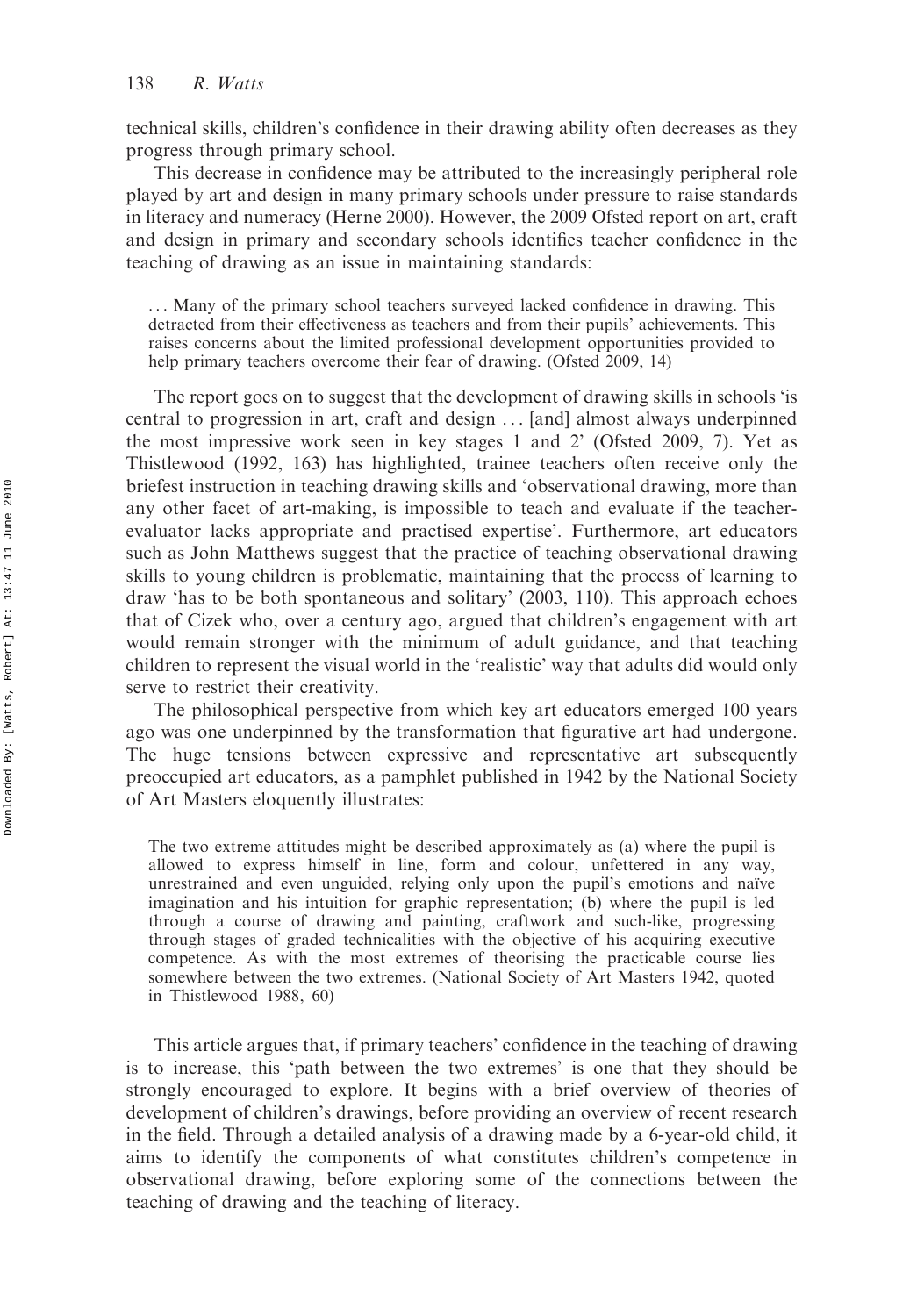#### Children's drawing: theories of development

Interest in drawings made by young children began to develop over 100 years ago, attracting the attention of psychologists as well as art educators. Prior to this time, as Cox (1992) observes, children were generally regarded as 'imperfect adults', works in progress rather than subjects of interest in their own right. In 1913 Georges-Henri Lucquet published Les dessins d'un enfant, and introduced the influential concept of stage theory. Between the ages of 2 and 4 years, children were at the 'scribbling' stage, from which recognisable shapes or images might accidentally emerge ('fortuitous realism'). From the age of around 4, Lucquet proposed, children were at the 'pre-schematic' stage, attempting to depict objects realistically. At 7 to 9 years children progressed through an interim stage before reaching the age of 'visual realism' at 9 to 10 years, by which time their drawings were judged to be able to represent the visual world with some accuracy.

Lucquet's theories were later developed by Lowenfeld, who highlighted the potential of drawing as a means of direct expression for children and argued that adults should avoid intervening in the drawing process: 'Don't impose your own images on a child. Never give the work of one child as an example to another. Never let a child copy anything' (Lowenfeld 1947, quoted in Cox 1992). Anning and Ring (2004) highlight some of the problematic aspects of stage theory, arguing that it portrays young children's drawings 'as ''deficit'' as they worked towards the goal of visual realism' (18) and that in some cultures children are free from the 'tyranny of representation as the highest goal of artistry' (19).

It is difficult to measure the extent to which theories of development currently influence teachers' expectations of children's drawings. Some teachers will actively advocate the principle of allowing young children time and space to draw independently with minimum levels of adult intervention; others will leave children alone to draw, not through commitment to any principle but because their priorities lie elsewhere. In either case, children will at some point request or demand a response to their drawings from their teacher, whether it is one that is broadly supportive or one that is specific and constructive.

#### Children's drawing: recent research

Much of the recent research into children's drawings has been located in either an early years or secondary school context (Rayment and Smith 2002; Cox 2005; Burkitt, Barrett, and Davis 2005; Scott Frisch 2006) with comparatively little rooted in the intervening years of primary education. Researchers have tended to focus on areas such as age-related development (Atkinson 1993; Kress 1997; Matthews 2003), interpretation, intention and meaning (Hawkins 2002; Cox 2005; Willats 2005) and the contexts in which drawings were made (Anning 2002; Anning and Ring 2004).

In an overview of recent literature on children's drawings Rose, Jolley, and Burkitt (2006) draw on evidence from several UK studies to distinguish between the experiences of teachers in different phases. While secondary teachers were, unsurprisingly, sufficiently confident in their knowledge and understanding of the pedagogical issues surrounding drawing to provide specific and targeted feedback to pupils (Coutts and Dougall 2005), it was found that primary teachers were more inclined to adopt an approach that was generally supportive and rarely critical of the child's efforts: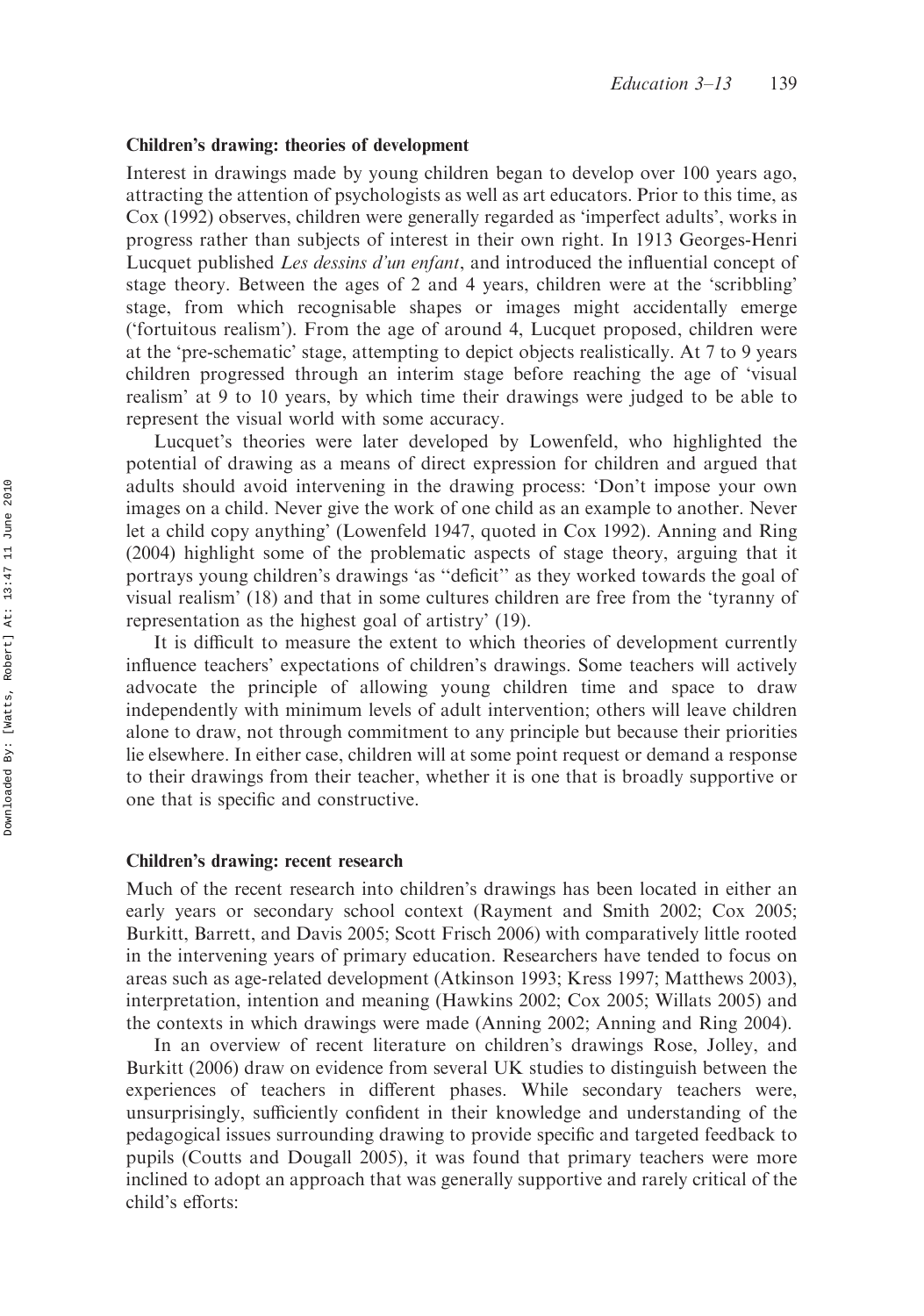Teachers all reported being very encouraging to children and giving them quite a lot of freedom to choose their own content for their drawing and develop their own drawing style. The teachers did not see themselves as judging the children's drawings; instead, they report giving all children positive encouragement. (Rose, Jolley, and Burkitt 2006, 346)

A key issue that emerges from these examples of the recent literature is that each study is conducted from the perspective either of an art specialist, an early childhood educator or a psychologist, and each is concerned solely with the work of children within a specific age group. There is relatively little evidence of recent dialogue between practitioners about approaches to teaching drawing across these age phases or examples of lessons learned in one context being applied to another.

The boundaries between age phases have arguably been strengthened by the culture of testing in primary schools in England, in which the pressure to raise standards in the core subjects threatens the quality of children's learning in the foundation subjects. While in theory primary teachers enjoy a more flexible timetable than that of their secondary colleagues, in practice the time available for foundation subjects has been reduced in order to focus on literacy and numeracy (Herne 2000). Furthermore, increased levels of funding for 'booster' classes for pupils struggling in the core subjects resulted in many pupils being regularly withdrawn from lessons in the foundation subjects.

In this context it is perhaps inevitable that primary teachers have regarded the development and assessment of children's drawing skills as a peripheral issue. Yet, blissfully unaware of these matters, children carry on drawing – and not only within art lessons but also in almost every other curriculum area, often working independently on drawings that are repetitive in nature and which receive minimum attention from their teachers. Essentially, making accurate observational drawings is something that many children want to learn how to do, and in order to do this they need specific support from their teachers.

#### Issues surrounding assessment in art and design

If teachers accept that they need to improve the quality of their responses to children's work, they may also argue that assessing children's work in art and design is more problematic than assessing work in other curriculum areas. This is understandable, for several reasons. Firstly, there is little consensus on what constitutes a 'successful' work of art, whether it hangs on a wall at Tate Modern or in a primary classroom. For artists – and perhaps children – this can constitute an exciting and challenging concept: there is no right or wrong, and if that is the way they want their work to look, then no-one can persuade them otherwise. For the teacher, however, this can be confusing and frustrating. How do I respond to this piece of work? Is it good or bad? Do I like it or dislike it? What could be done to improve it? A pupil presenting a drawing to a teacher may assume that 'the teacher knows best', yet many teachers may have little confidence in their own opinions and be reluctant to provide criticism or advice. Personal taste may play a role in the process of responding to a piece of work, but teachers' knowledge and understanding of the subject should also inform the responses they make. In other words, a teacher may not particularly like a drawing that a child has made, but he or she should nonetheless be able to suggest ways in which it might be improved.

Secondly, there is a tendency in many primary schools to display only finished pieces of children's work, rather than examples of preparatory work that provide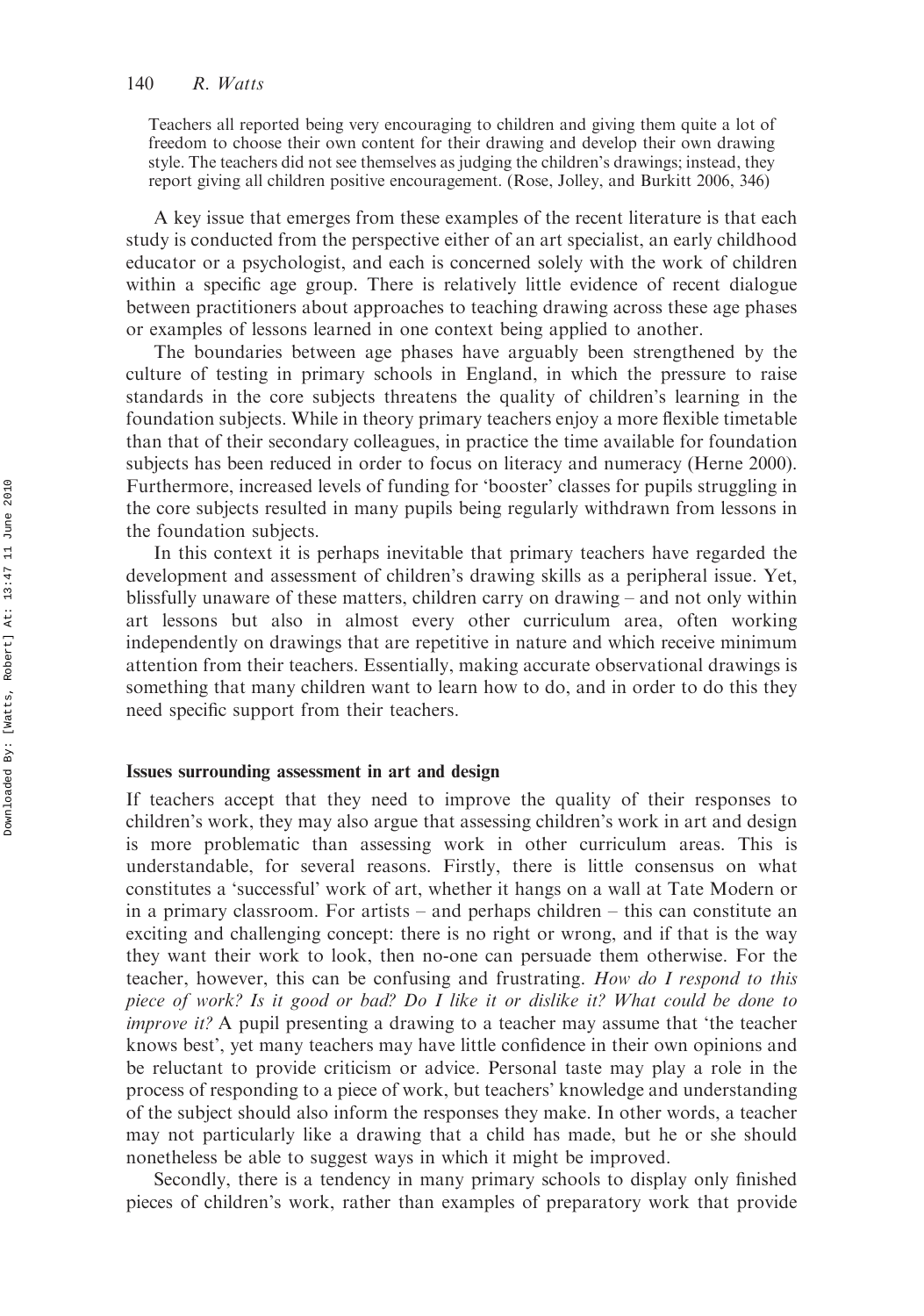valuable evidence of the learning process. In creating their work children may demonstrate that they have developed their knowledge, skills and understanding of art and design, yet simultaneously produce work that is disappointing or that obscures the learning that has taken place. A student teacher once described to me how she watched a Reception class pupil make a painting. 'Yesterday,' the little girl explained, 'we all went on a picnic.' The scene she proceeded to paint began to unfold in a familiar way – a yellow sun in a blue sky, a happy family sitting on green grass – but changed dramatically when the little girl reached for another pot of paint and proceeded to impose thick, dark streaks of grey across the sun, the sky, the grass and the family. Alarm bells rang in the teacher's head – what was the little girl trying to tell her? What trauma was she intent on revealing through her painting? 'And then,' the little girl continued, 'then it started to rain.' For this pupil, the finished product clearly meant less to her than the process by which it was made.

Thirdly, many teachers feel that their own personal lack of technical expertise inhibits them from making constructive criticism of children's work. Teaching children how to draw is perhaps the most common reservation teachers have about teaching art and design. Many adults, as Anning points out, themselves 'remain arrested in the drawing capability they assumed at the age of six or seven' (Anning 2002, 198) and claim almost with pride that they 'can't draw'. It is important that teachers understand that they do not themselves have to be competent artists in order to be effective teachers of the subject. Arguably, what children need from their teacher is not impressive demonstrations of their own technical skills, but evidence of genuine interest in their work and an awareness of ways in which it might be improved.

#### Now draw a picture

The drawings in Figure 1 date back several years, to a wet break-time in a primary school classroom in London. Finding herself placed at a table of 9-year-olds, Aisha,1 5, had sought to impress 9-year-old neighbour Lindsey by making a drawing. As a sprightly figure with flailing arms and a broad smile swiftly took shape on the page, Lindsey promoted herself to a pedagogical role. She added her own figure, encouraged Aisha to observe some of the details she had included and to respond with further drawings of her own.

Left on their desk at the end of the break, it was easy to identify which drawing was Lindsey's. While Aisha's figures were haphazardly constructed from circles, triangles and rectangles before being set free to float airily around the page, Lindsey's self-portrait was more detailed, with a striped school tie and feet planted firmly at the foot of the page. Its accidental juxtaposition with the younger child's efforts only served to highlight the fact that Lindsey's portrait was not only technically limited, it also lacked the spontaneity of Aisha's drawings.

Yet Lindsey's drawing was characteristic of many of the drawings made by pupils in her class. As their teacher, I had grown aware over a period of time that the majority of these drawings were made not during art lessons but as illustrations to accompany written work in other curriculum areas. My pupils, unable to write independently for sustained periods and rarely for long enough to fill a whole page in an exercise book, were regularly encouraged to complete their text by illustrating it. Preoccupied with those children needing extra help with their writing, I would despatch early finishers with the instruction to 'now draw a picture'. Pupils learned to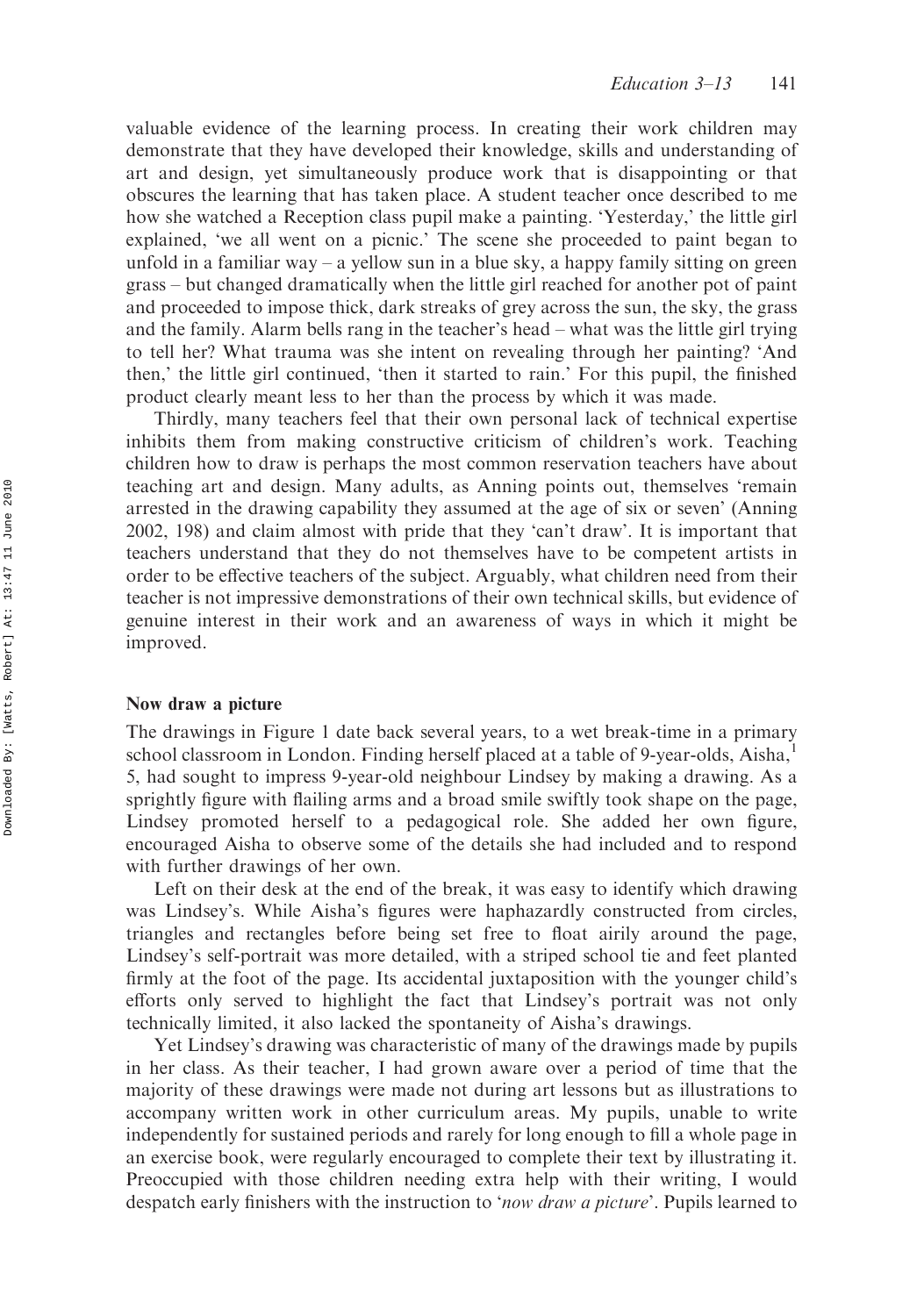

Figure 1. Drawings by Aisha and Lynsey.

expect little in the way of feedback on the pictures they subsequently produced and they certainly did not expect to be told that their drawings could be improved. On reflection, I realise that my expectations of children's drawings were low, that the progression they made with their drawings was slow and that opportunities to learn and understand more about my pupils were lost, a situation recognised by Anning (2004):

Sadly, within many educational contexts, children's narratives in drawings are not valued or understood. Adults rarely observe children drawing and are therefore unable to tune into these powerful narratives. Instead, 'drawing a picture' is seen as a way of keeping children quiet when they have accomplished the high status task of writing their stories. Feedback is rarely given to the children on their pictures and they quickly learn that drawn narratives are of little value as far as teachers are concerned. (Anning 2004, 34)

Considering this issue from the perspective of a teacher educator, it has become increasingly clear to me that the area of responding to children's drawings brings together two of the issues in art education that trainee teachers find particularly problematic, namely, drawing and assessment. However experienced a teacher may be, many require specific advice to support children's progress with their drawing and to enable them to work to their full potential. Pressures of time and the demands of the classroom can easily result in superficial responses to children's work: 'Lovely,' we often hear, 'What is it?' Teachers know they should be saying something more thoughtful, more insightful, and more constructive and critical but often lack the confidence to make the responses children need in order to make progress with their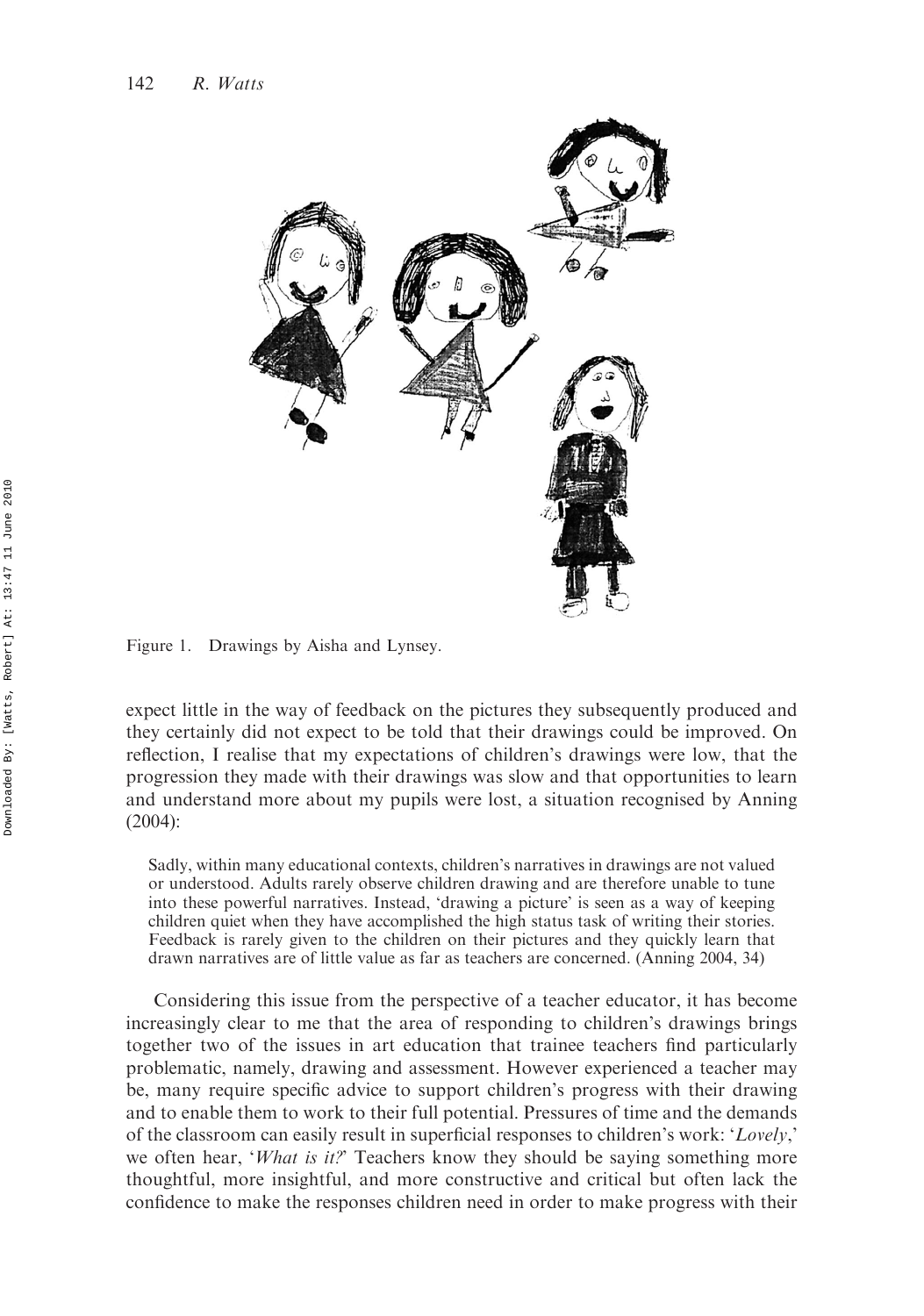work. These responses, whether they are made to individuals or the whole class, are arguably crucial to children's development in art and design. The question of what to say to children when they are learning to draw is one that needs to be explored.

#### Representational drawing

Successful representational drawing (in the sense of 'realistic' representation, since any kind of drawing 'represents') is essentially about close observation, and learning how to draw accurately is a long, complex and often frustrating process. It is a cluster of skills that, once acquired, can be useful across and beyond the school curriculum. Kate was 6 years old and a pupil in my Year 2 class when she made the drawing in Figure 2. It was drawn following a trip to her local park, using blue biro and coloured pencil, on lined paper. She brought it into school the next morning and gave it to me. 'It's my brother Jack,' she explained. 'He was crying because he didn't want to go home.'

When I first saw Kate's drawing (Figure 2), I immediately sensed it was complete – although it took me some time to understand why. This was partly because, as is the case with many works of art, its coherence as a finished piece meant that individual elements were not immediately apparent. As a Year 2 teacher, guiding my pupils towards national tests, I had become used to analysing their work in the core subjects. A successful written story, I knew, was one that was not only creative and imaginative but also technically proficient. While striving to engage and entertain the reader with exciting ideas and interesting vocabulary, pupils simultaneously had to remember to structure their stories with a beginning, middle and an end, to use direct speech, to spell words accurately and ensure all sentences had capital letters and full stops. I recognised that Kate's drawing, with its engaging



Figure 2. Kate's drawing.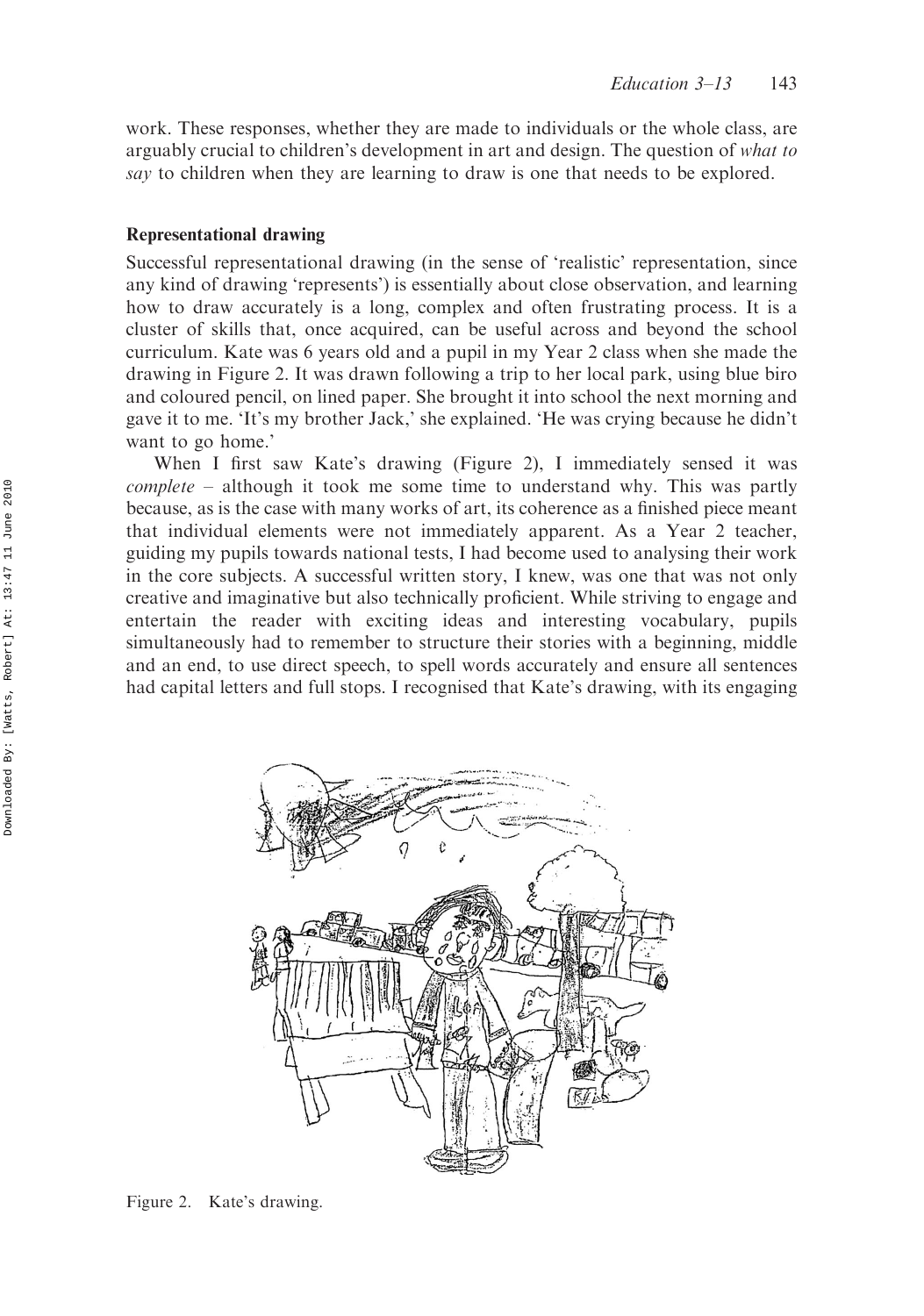combination of modest ambition and technical proficiency, was almost a visual equivalent of the stories she and her classmates were struggling to write: the drawing's composition, its level of detail and sense of space are the equivalent of a story's structure, plot, vocabulary and grammar. In contrast to the gradual, often laborious steps that my pupils were taking towards mastering these literary skills, Kate's drawing appeared to leap from the page fully formed.

#### Atmosphere/mood

The first impression of a work of art strongly informs each subsequent one. What is immediately striking about Kate's drawing is the atmosphere and mood created by the range of minor details she has included. The viewer senses Jack's unhappiness, largely due to the expressive drawing of his face. The six huge teardrops are obvious indicators of his misery, but the sideways inclination of his head – the only visible movement of the figure – and upward direction of his gaze is a more subtle gesture that make us feel that he is appealing to an adult outside of the picture frame – indeed, directly to us as viewers. Jack's centrality in the composition and the distance between him and everything else in the picture adds to a sense of isolation: cars pass by on the horizon and even the dog is ignoring him, busying itself behind a tree. The closeness between the two figures to the left of the picture serves to further emphasise Jack's loneliness (their presence also echoes Edvard Munch's use of two figures in the distance to emphasise the isolation of the central figure in 'The Scream'). The objects closest to Jack are an empty bench and a waste bin and what looks like some rubbish tipped out on to the floor. The scribbles across the top of the picture may be clouds obscuring the sun, and the drops of rain echo the tears on Jack's face. These details, suggestive not only of a miserable day but also of long-term environmental decay, contribute as much as the expression on Jack's face towards the mood of the picture.

#### **Detail**

Kate has included other, more incidental details. It is possible to make out the profile of a driver, a steering wheel and a door handle in the first car on the horizon, whilst the last vehicle is clearly intended to be a double-decker bus. Jack's proportions are consistent with those of a small child; we can see his fingernails, eyebrows and eyelashes, the piltrum between his nose and mouth, and read the logo on his sweatshirt. Two birds can be seen rooting around in the rubbish on the ground. The degree of observation and depth of detail in the picture is all the more impressive when we consider firstly that Kate was drawing the scene from memory, not observation, and secondly, examples of drawings made by other children of a similar age.

Callum was only a few months younger than Kate when he made the drawing in Figure 3. Asked by his teacher to draw a picture of himself doing something he loved, he chose to portray himself playing a computer game. Part of Callum's drawing is very detailed. He has included a TV screen, on which can be seen a tiny image of two figures running along what appears to be a railway line below a strip of sky. The screen is linked to a box – a computer game console – that includes a slot for a disk, and from which emerge wires that are attached to the controls that he holds in his hands. Callum's arms extend to his head, where the scale changes dramatically. A large, blank, expressionless face stares out at the viewer. Nothing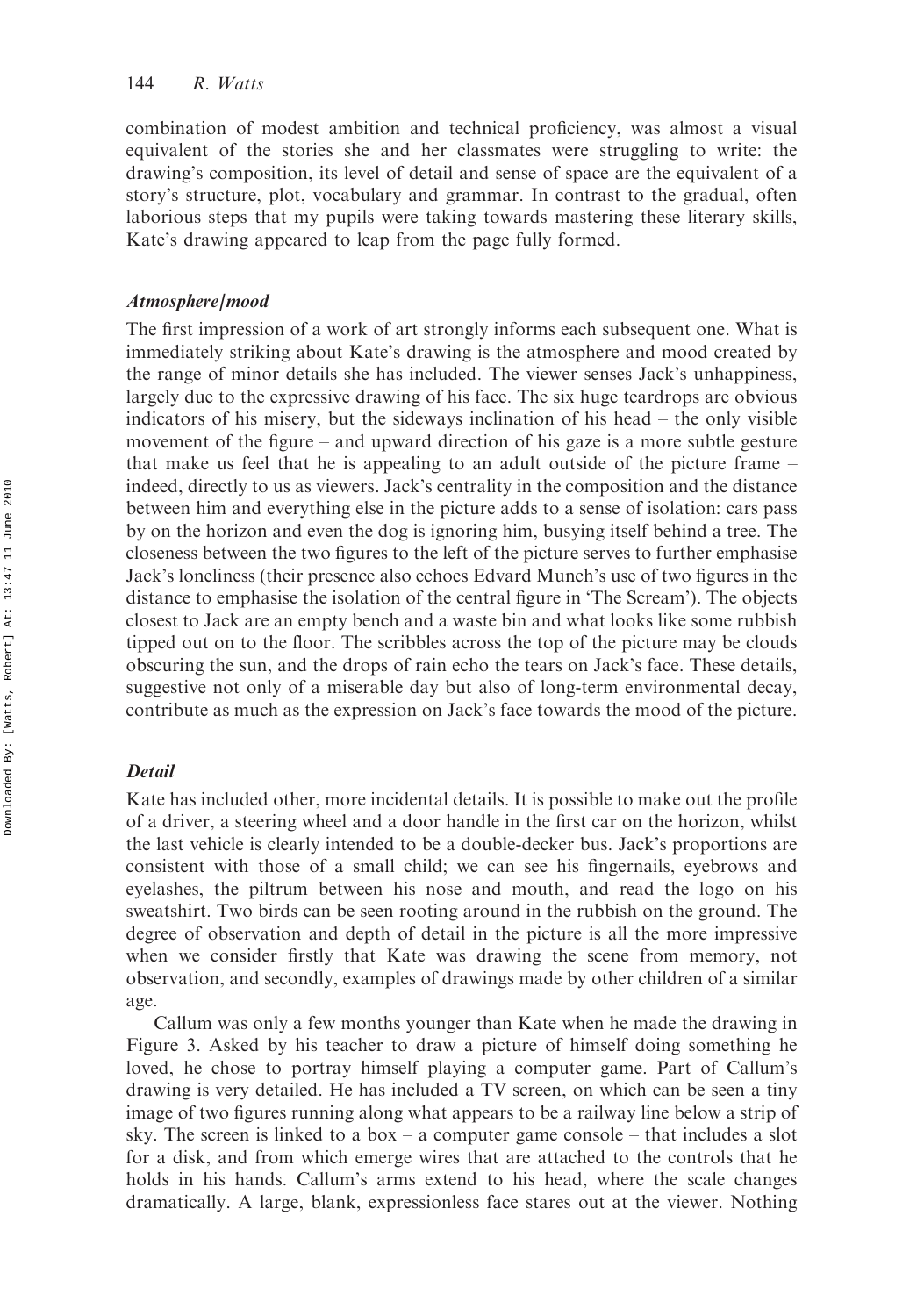

Figure 3. Callum's drawing.

else is included: no neck, no body, and no legs. Why? I suggest because their inclusion would add nothing to the story that Callum is telling us. He has edited them out of the scene, focusing attention away from himself and towards the technology. The details that young children include in their drawings are limited to those needed to tell the stories they want to share.

#### Representation

From an early age children are accustomed to seeing and 'reading' simplified representations of objects. A house, for instance, is typically represented as a rectangle with square windows and a triangular roof. Few, if any, houses look like this, yet the image is immediately recognisable almost as a symbol. Young children quickly learn to create – or copy – schemas for many things; house, bike, sun, cat, dog, bird, fish. Many of the illustrations aimed at both children (and adults) replicate, to some extent, the same simplified images, and it is arguable that many drawings made by young children are made as much in imitation of these images as of the real or imagined world (for further discussion, see Anning and Ring 2004).

The dog and birds in Kate's drawing, however, are less stereotypical than those typically drawn by young children (see Cox 1992, 204). The birds face towards the viewer, their heads and bodies drawn as concentric circles, each balanced on a tiny pair of legs. The dog is seen in profile, its head dipping towards the ground, its leg apparently cocked behind the tree. The park bench is also drawn from an unusual angle that reveals three of its four legs, as well as the armrests protruding at each side. Interestingly, the two objects in the picture that are seen most frequently in young children's drawings – the sun and a tree – are both drawn in a relatively stereotypical manner: the sun a circle surrounded by spikes, the tree a thin rectangle topped with a cloud of leaves. It would appear that, in drawing these objects, Kate has opted to communicate their presence in a way that makes them instantly recognisable to other children.

#### Composition

Kate is able to include a large amount of detail into her drawing without crowding the picture frame due to her strong sense of composition: the way in which she has harmoniously integrated various elements into the picture frame. There is a circular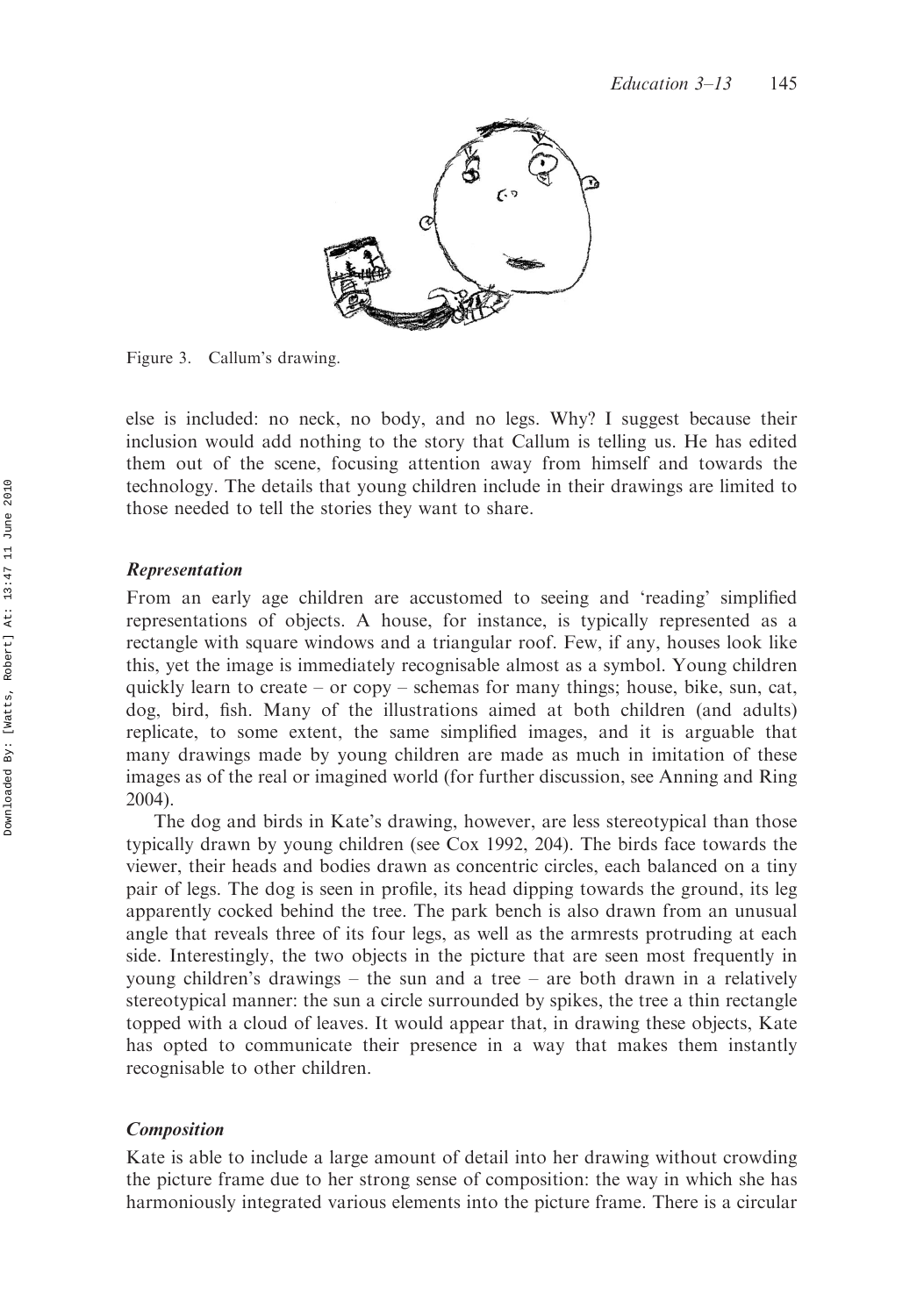element to the composition, Jack at its centre. No part of the composition is placed along the bottom, and there are very few areas of the drawing in which there is nothing happening. Other than Jack, no single element dominates: larger objects – the cars, the tree – are placed in the background, balanced by smaller ones – the dog, the bin, the birds – in the foreground. Whilst there is a stillness and immobility in Jack's pose ('But I don't want to go home!' ) the rest of the world continues to move around him.

When children draw from memory or imagination they are inclined to make comparatively random compositions: Figure 4, a 'reconstruction' of the scene drawn by Kate, shows the way in which young children might typically record the scene in the park. Each element is allocated its own individual space within the picture frame: none overlaps with another. There is a strip of sky at the top of the picture, and a strip of ground at the bottom, to which each object except the sun is rooted. Much of the paper has not been used, as if to represent the space between the sky and the ground.

#### A sense of space

A key feature that distinguishes Kate's drawing from those of many children her age is its sense of space. Kate convincingly portrays a 'real' space by changing the size of people and objects she draws according to where they are placed within the picture plane: those that are nearer to the viewer appear to be bigger, while those that are further away appear to be smaller. The use of a consistent eye level is particularly striking, indicating that Kate is demonstrating a developing understanding of perspective: if we were to draw a horizontal line through Jack's eyes and across the page, the line would also go through the eyes of the two girls on the left and of at least one of the drivers in the cars. Our eye level is the same as Jack's, and the inclusion of the horizon means that the space around each object ceases to be empty and becomes either the ground or the sky. It is easy to imagine Jack turning away from us, walking around the bench and across the park towards the two girls in the background.



Figure 4. Author's 'reconstruction' of Kate's drawing.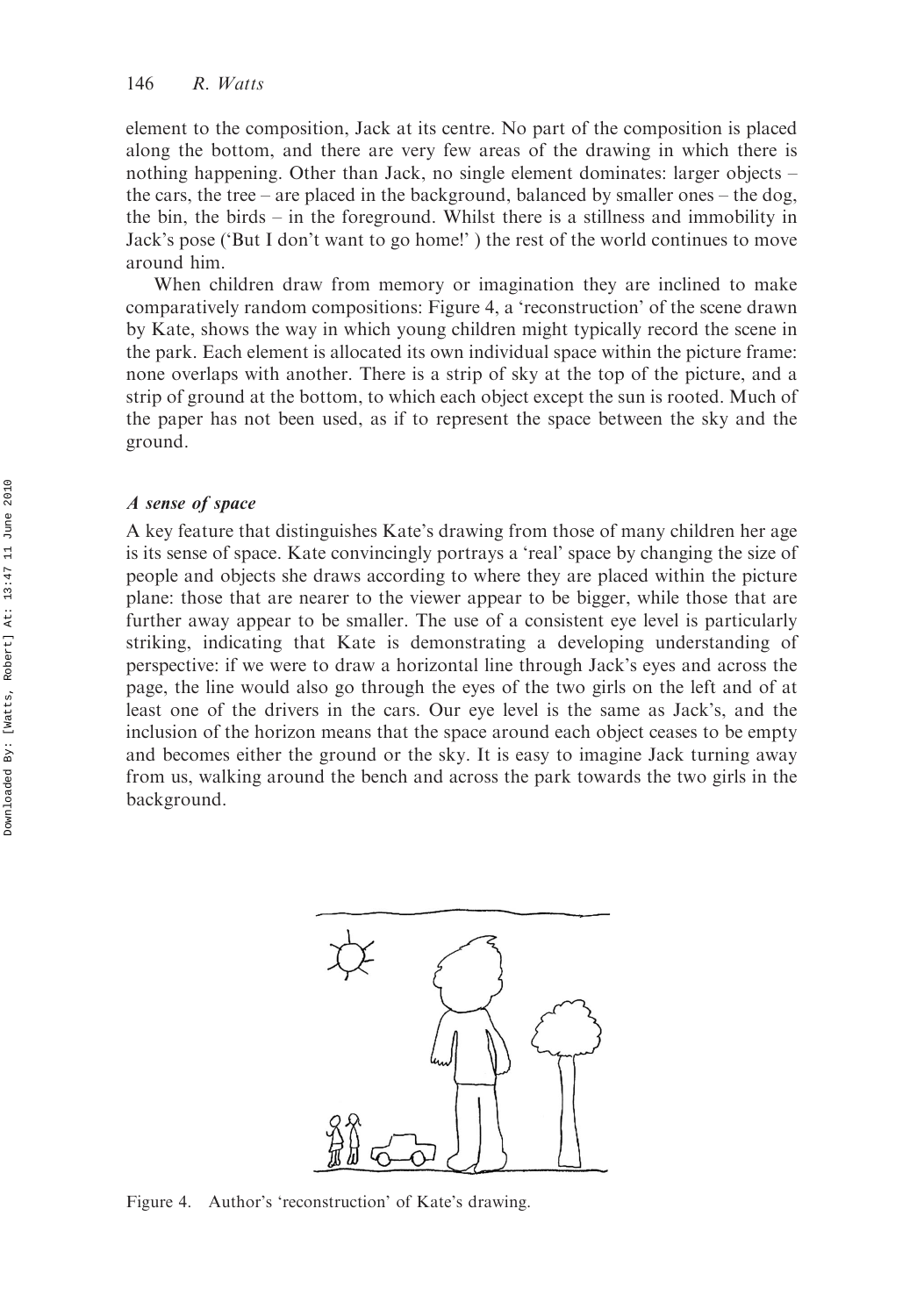#### **Occlusion**

The concept of occlusion refers to the idea that more than one object can occupy the same space within the picture frame. There are two clear examples in Kate's drawing: the dog that disappears behind the tree and re-emerges on the other side, and the cars in the background forming a continuous line broken by Jack's head. This contrasts with the way in which children of her age (and older) usually compose a picture. Typically, a child will allocate space on the page to each component of the composition, taking care to avoid obscuring any of the items. It is almost as if they are concerned with telling us the truth about what is there: if a dog has four legs then that is the number that is drawn, regardless of whether or not all are visible.

Two sets of children's observational drawings illustrate this concept. In the first, pupils in a Year 1 class were given an apple with a pencil pushed through the centre and asked to draw what they could see. Half the pupils made drawings similar to Figure 5; half were similar to Figure 6. The latter were drawing what they could see, the former what they thought was there. In a sense, the pupils depicting the pencil as visible through the apple were making diagrams rather than drawings: they were providing the viewer with information rather than making a realistic representation of what can be seen from a particular perspective.

The second set of drawings was made by a group of Year 4 pupils sitting in a complete circle around two of their classmates. More than half the class made drawings as if their viewpoint was that of the child sitting directly in front of the pair. In these drawings, the two models can be seen facing the viewer, with a clear gap between the two chairs (Figure 7). Only a minority made drawings in which one figure wholly or partly obscured the other (Figure 8). These drawings exemplify



Figure 5. What we know is there.



Figure 6. What we see.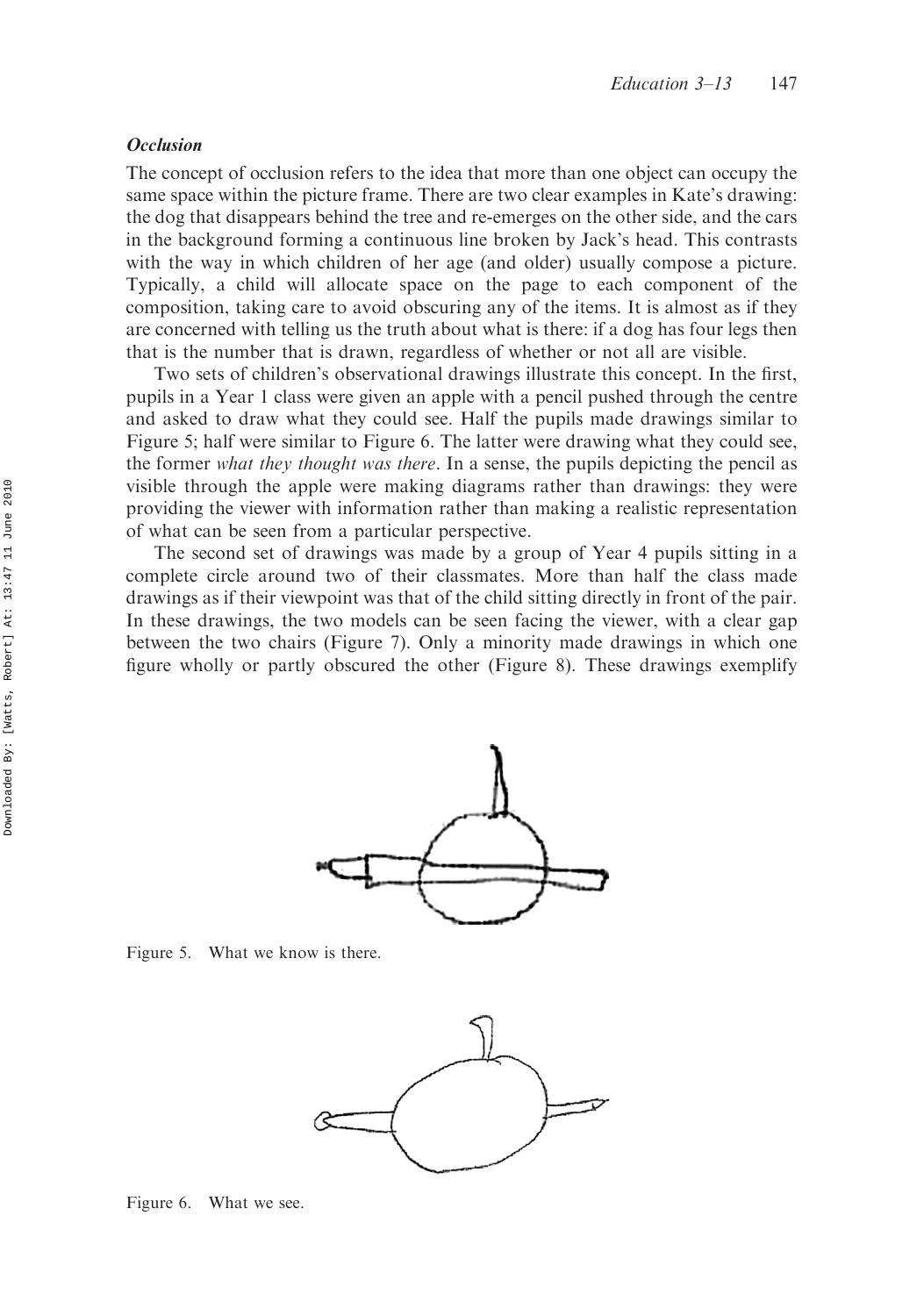

Figure 7. What we see: figures overlapping.



Figure 8. What we know is happening: figures not touching.

theories of intellectual realism – representing what we know is there – and visual realism – representing what we can see – as developed by Luquet (1913, 1927) and Piaget and Inhelder (1956). In discussion following the drawing lesson, some children acknowledged that their viewpoints had prevented them from seeing one figure, yet said they felt compelled to include it in order to 'complete' their picture; they recognised evidence of close observation in other children's drawings and they were able to reflect on how the experience of discussing their work could impact on their subsequent attempts at representational drawing.

#### Responding to children's drawings

Clearly, not all children's drawings should be viewed as attempts at creating as realistic a scene as Kate's: drawing is a tool for the imagination as well as for recording. But through analysing her drawing we can work out what it is that makes it special, and in doing so identify ways to support children in their efforts to improve their observational and representational drawings.

The following questions and suggestions have been developed through teaching drawing in primary schools and on teacher education courses. They are intended to provide teachers with guidance on ways in which they might respond to pupils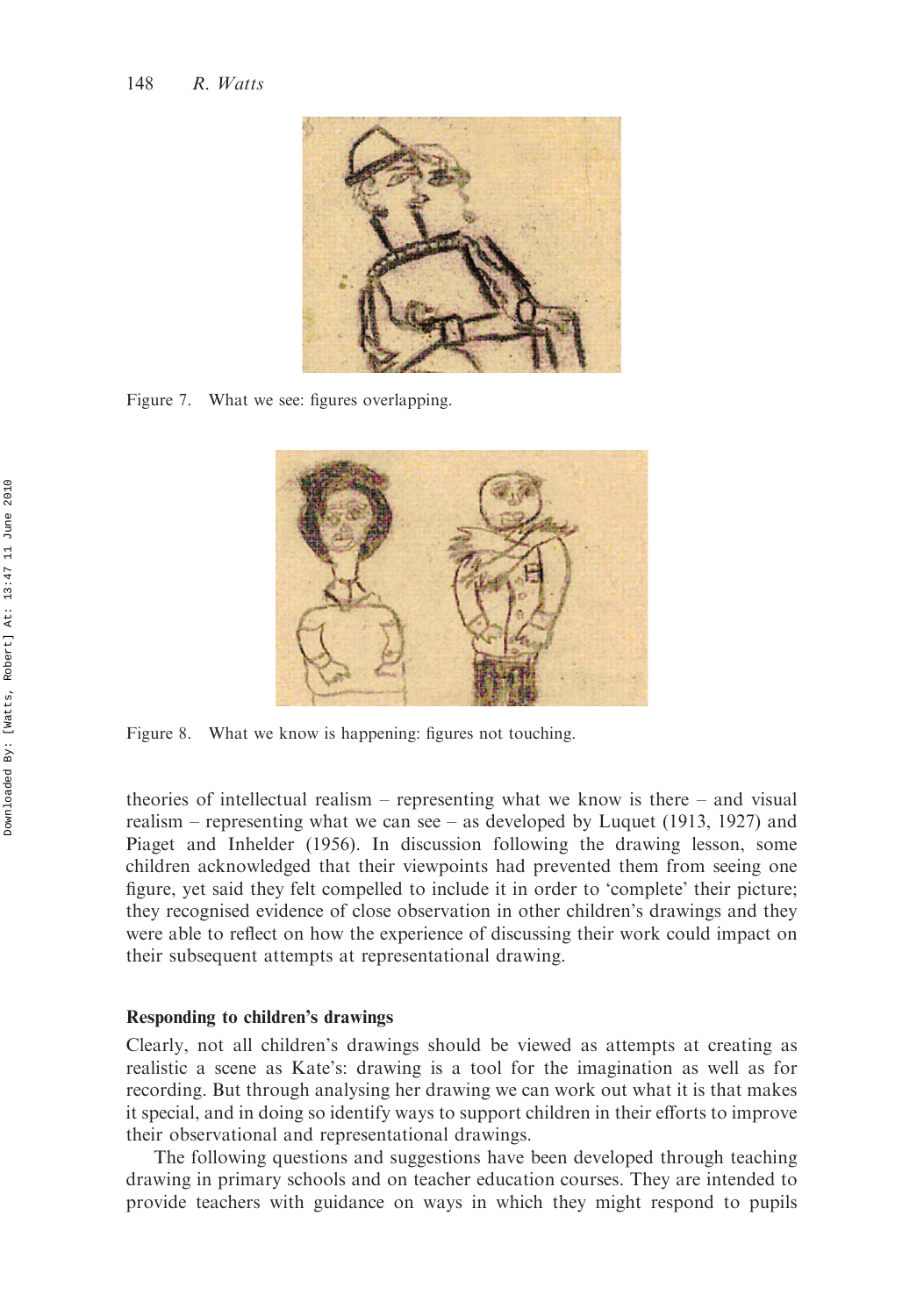engaged in making representational drawings, whether they are made during art lessons or as illustrations to work made in other curriculum areas. It is not intended that teachers should bombard children with the complete list of questions at every opportunity, but that they should reflect on the themes raised and select appropriately. Some are more suited for us in an early years setting while others are designed to challenge older pupils to reflect on ways of improving their work. None are designed to be used exclusively with one particular age group, however, as the nature of a teacher's interaction with pupils varies from one to the next.

### Atmosphere and mood

- . How are the people in your picture feeling? How might you show in a drawing the way one person feels about another?
- . Make a specific facial expression yourself look at your reflection in the mirror and draw it.
- . Apart from drawing expressions on people's faces, how else could you show us how they are feeling?
- . What could you add to change the mood of your picture?
- . How might you show that the sun is shining without actually drawing it?

## Detail

- . Look closely at the features on the face of the person you've drawn. Which have you included and which could be added?
- . Look at the size of the person's head compared to his body, the length of his arms compared to his legs, the size of his fingers compared to his arms. Look at people around you and compare how they are similar to or different from your drawing.
- . Close your eyes and picture the person you're drawing. Tell me three things about the way she looks and add them to your drawing.
- . What details could you include in the background of your drawing that might help us to know more about where it is set?
- . Find three trees through the window. How are they similar? How is each different to the others? Draw each in such a way that people would be able to identify each of the trees you chose.

## Composition and representation

- . Are you drawing what you can see or what you think is there?
- . Look through this viewfinder and describe what you can see. What seems to happen to the things that are a long way away?
- . Have you used all the space on your page or only part of it?
- . Are all the things you have drawn contained inside the rectangle of your paper, or do some extend beyond the edges?
- . Do the things that you have drawn each have their own space on the page or could some of them overlap?
- . Look around the room at other children are you able to see many people from head to toe? Or do things get in the way?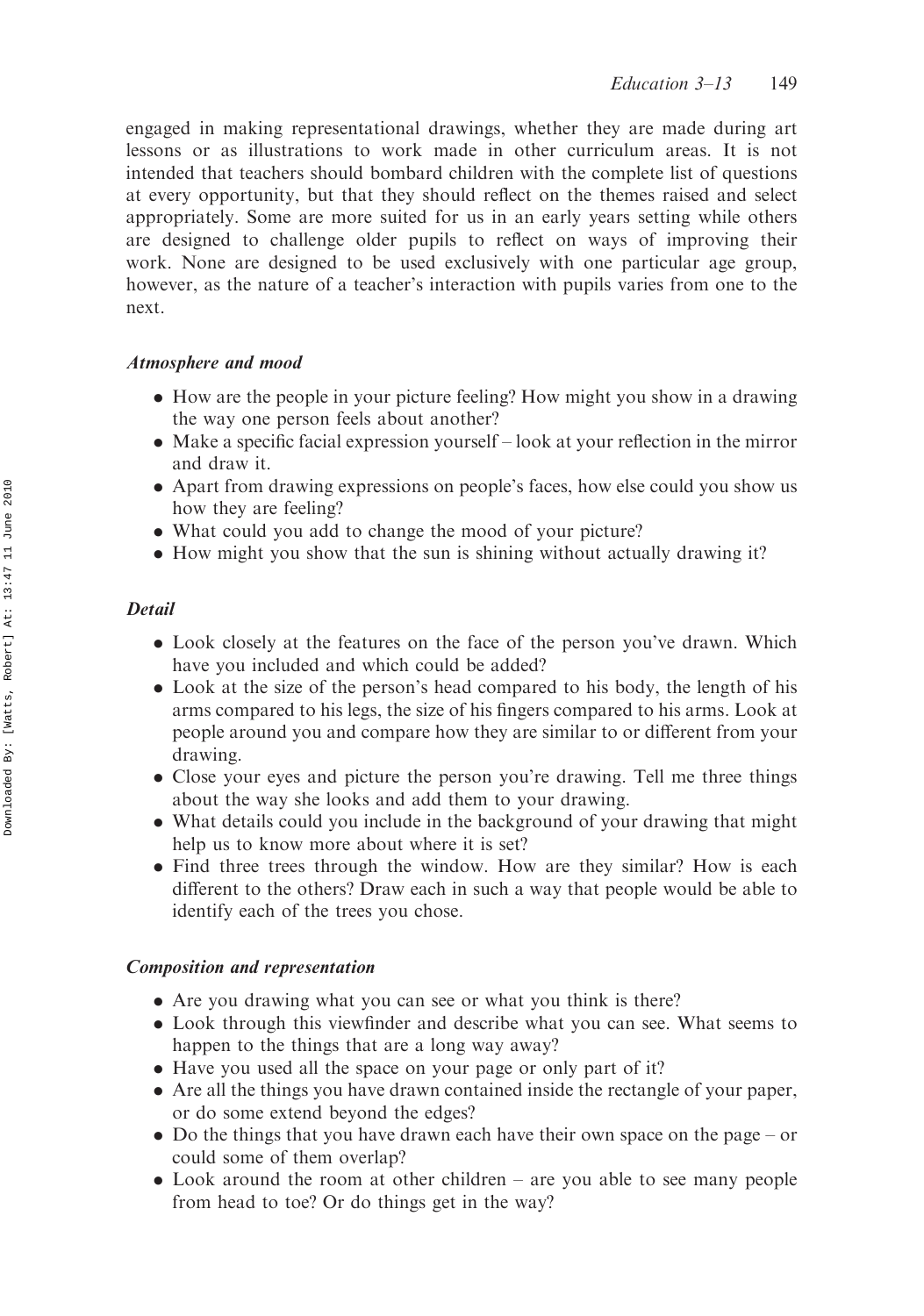. Are the people in your picture all the same size? What would happen if you were to draw some smaller people here? Do they seem to be closer to us or further away?

#### Conclusion: recommendations for policy and practice

Over the past few years I have discussed Kate's drawing with many trainee teachers, and despite its technical expertise there is one aspect of it that continues to engage me more than any other: its modesty. My recollection of her explanation of the inspiration for the drawing – 'He was crying because he didn't want to go home' – encapsulated for me a simplicity, a directness, a lack of self-consciousness that children often lose as they grow older. One of my sons is now almost as old as Kate was when she drew her brother, and although his drawings are technically less skilful than Kate's, I value them just as much. The things I like about them are things that adults tend to like about children's drawings: their directness, their naivety, their spontaneity.

But I would argue that the reasons why I like my son's drawings are not the same reasons why he likes his drawings. We envy young children the freedom they have to devote time to drawing, we envy their absorption in the activity and the freshness of the results. What we want is something to keep as evidence of what we know will be a brief time in their lives. We don't look for technical mastery in children's drawings because we know we can find it elsewhere. For most children the process of creating a drawing is more important and memorable to them than the drawing itself.

Many children learn through making art yet, like the little girl painting grey stripes of rain through her sunny landscape, they do not always have the evidence of their learning. Kate's drawing is remarkable for the amount of evidence it contains of her understanding of drawing. Four years after it was made I took a photocopy of it into school – the original had long since been lost – to show her. I was curious to know whether she would remember it and what her response would be. I interrupted her lunch to show her the drawing and she paused, fork in the air, eyes widening at the sight of it. 'What do you think?' I asked. 'It's good, isn't it,' she replied. This wasn't a question. She could see what I could see, she knew that the drawing was good and that this was not something that was up for discussion.

On reflection, this moment of recognition between Kate and myself is linked in my mind to many encounters with beautiful landscapes, objects or artworks. Whether we are looking at the colours of a sunset, a burst of sudden snowfall or a Constable landscape, we recognise something that triggers a sense of perfection and an awareness of beauty. It is unfashionable, almost archaic perhaps, to highlight the link between observational drawing and an appreciation of visual beauty. After all beauty is, as Winston (2006, 286) describes, a term 'almost entirely absent from contemporary educational discourse about the Arts'. Nonetheless I would suggest that we might underestimate the importance of beauty to children and that their awareness and appreciation of the beauty of the visual world can be developed through observational drawing.

Writing in support of the inclusion of observational drawing in the primary curriculum, Coates (1984, 191) quotes James Sully's 1895 assertion that 'It is the feeling for what is beautiful which makes a child attend closely to the bare look of things', sentiments that echoed the work earlier in the century of John Ruskin. 'I believe that the sight is a more important thing than the drawing,' claimed Ruskin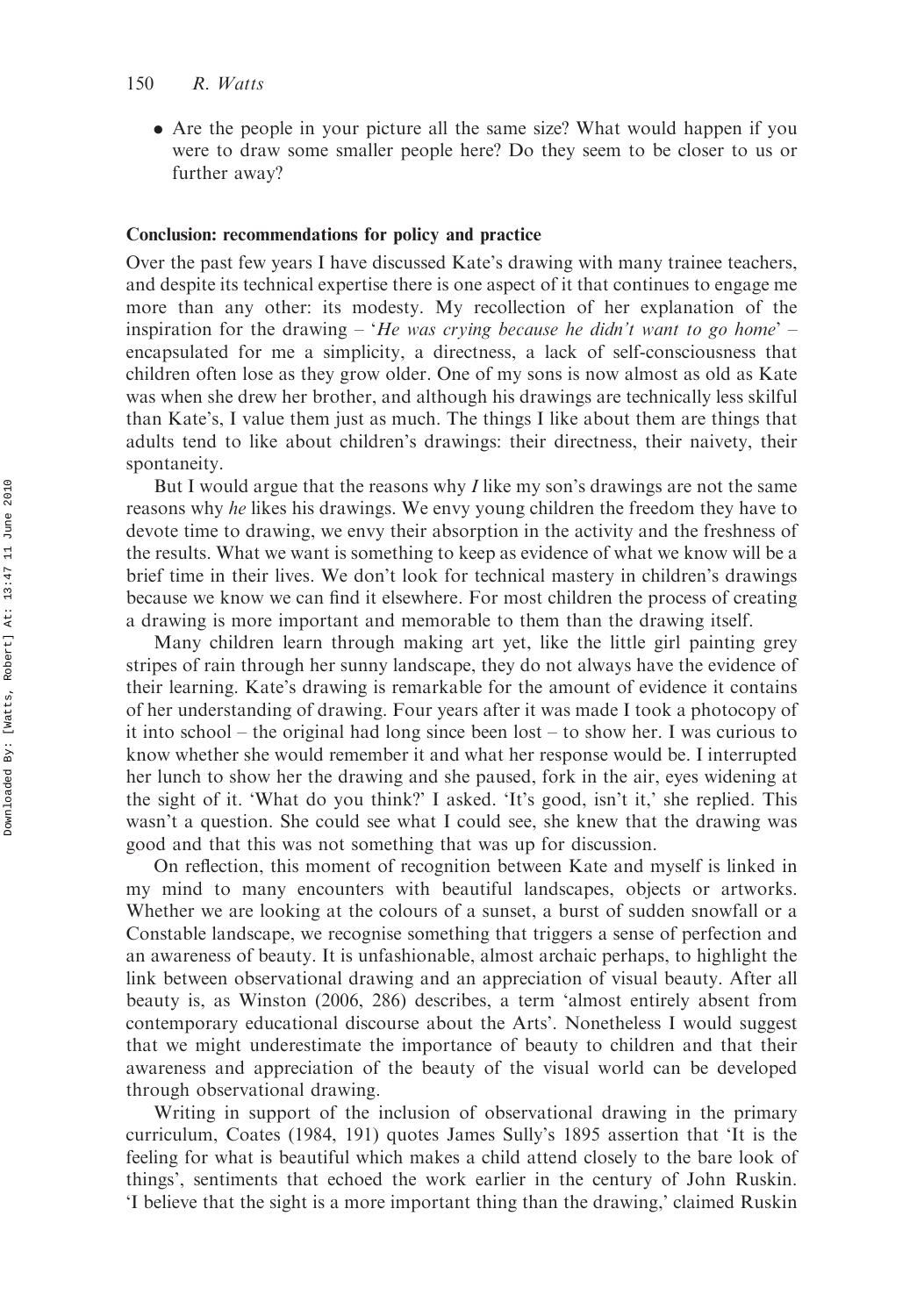in The elements of drawing (1857), 'And I would rather teach drawing that my pupils may learn to love nature, than teach the looking at nature that they may learn to draw.' More recently Alain de Botton, reflecting on the sustained value of Ruskin's philosophy, observes that (engaging in the process of) 'drawing brutally shows up our previous blindness to the true appearance of things' (2002, 227). With regard to Ruskin he suggests that:

If drawing had value even when it was practiced by people with no talent, it was for Ruskin because drawing could teach us to see: to notice rather than to look. In the process of re-creating with our own hand what lies before our eyes, we seem naturally to move from a position of observing beauty in a loose way to one where we acquire a deep understanding of its constituent parts and hence more secure memories of it. (de Botton 2002, 221–2)

The process of acquiring technical skills in art and design should therefore be regarded not as an end in itself but as a bridge towards to the development of a broader visual, emotional and perceptual sensibility. Eisner's (1972, 281) observation that art education can 'enable us to savour the previously insignificant' is one that I believe should underpin our approach towards teaching observational drawing. Children should be encouraged to view observational drawing not as a test of their artistic knowledge and skill but as an opportunity to engage more powerfully with the visual world and to appreciate and respond to its beauty.

Finally, I would suggest that our expectations of children in relation to their capacity for engagement with the visual world should arguably be more aligned with those we have of their capacity for engaging with the written word. A clear parallel can be drawn here between the process of teaching observational drawing and that of teaching writing, a theme explored by Buchanan:

In English lessons, children learn the mechanics of writing and speech – spelling, vocabulary, grammar, syntax and so on – as a prerequisite for verbal communication, in much the same way that art and design education offers children a range of practical skills and concepts – a visual language – necessary for visual communication. The skill required to manipulate the mechanics is not regarded as an end in itself, however – rather as a vehicle. (Buchanan 1995, 31)

Children who pay close attention to the conventions of writing and who are technically precise with the language they use are better placed to express their own original thoughts, concepts and ideas. Similarly, a child who can make confident representations of the visual world through drawing is better placed to be able to make visual representations of their own ideas, thoughts and experiences. The possession or acquisition of specific skills can enable children to realise more complex ideas and consequently to develop a deeper and more sustained engagement with the subject of art and design, and for many children the role of teacher intervention in this process is a crucial one. Just as teaching children the technical skills required for learning to write is part of the process of enabling them to express their ideas and individuality through writing, teaching children observational drawing skills need not compromise their creativity. By opting not to intervene in children's drawing, teachers risk allowing their skills to stagnate and their interest to decline.

Preserving and promoting creativity in education is understandably a key concern for many art educators. But just as children need to be equipped with a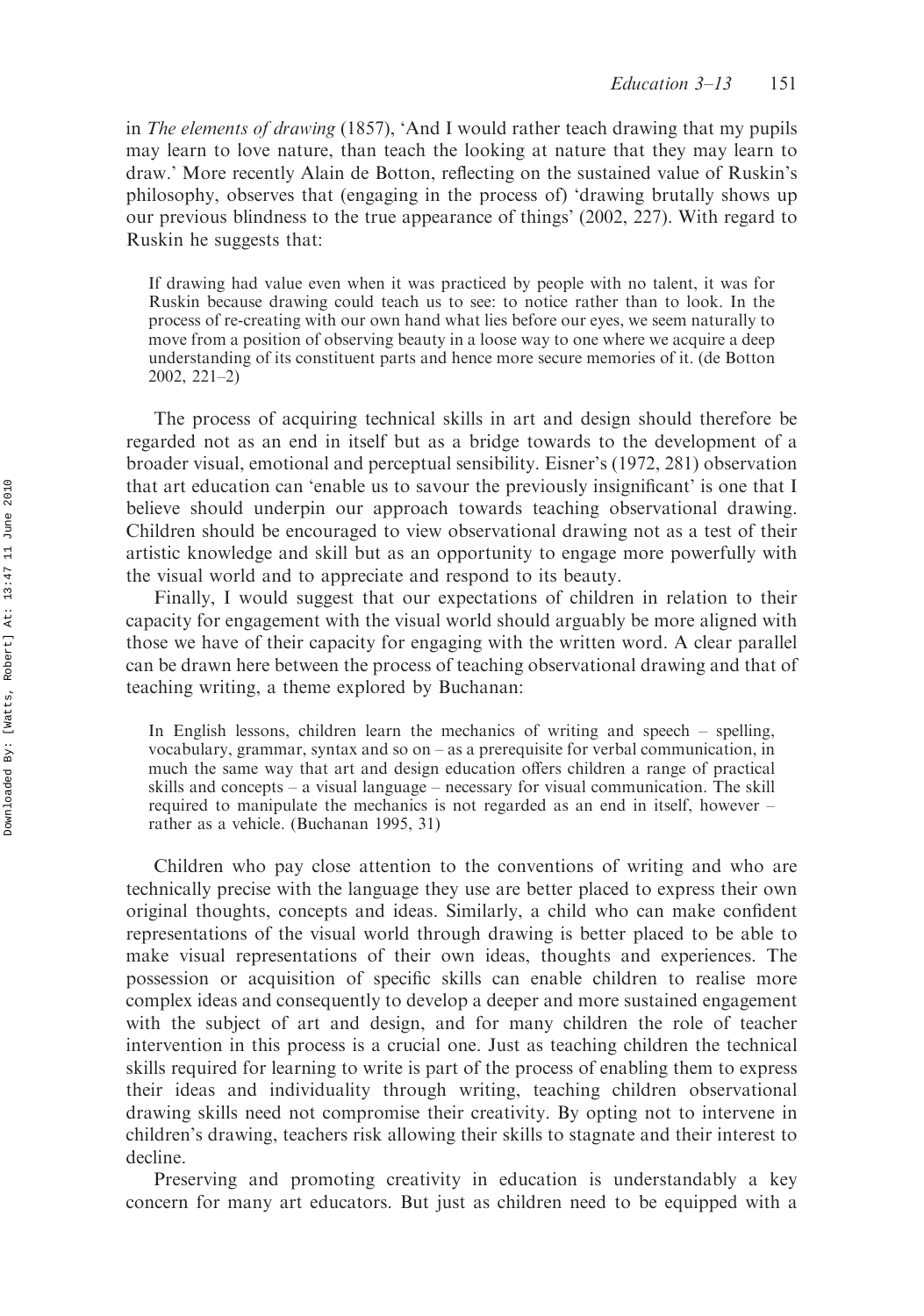knowledge and understanding of the principles of language in order to communicate original thought through speech and writing, they also need specific practical experiences that support their development as visual communicators. And, regardless of the continuing issues surrounding the status of art in the primary curriculum, children will continue to draw. By responding to children's drawings in a reflective, knowledgeable and purposeful way, teachers can provide valuable support for children as they acquire the visual vocabulary that will enable them to respond more articulately to the visual world and ultimately to communicate more confidently and effectively through art.

#### Note

1. All names are pseudonyms.

#### **References**

- Anning, A. 2002. Conversations around young children's drawing: The impact of the beliefs of significant others at home and school. International Journal of Art and Design Education 21, no. 3: 197–208.
- Anning, A. 2004. The role of drawing in young children's journeys towards literacy. Education 3–13 32, no. 2: 32–8.
- Anning, A., and K. Ring. 2004. Making sense of children's drawings. Maidenhead: Open University Press.
- Atkinson, D. 1993. Representation and experience in young children's drawings. Journal of Art and Design Education 12, no. 1: 85–104.
- Buchanan, M. 1995. Making art and critical literacy: A reciprocal relationship. In Teaching art and design: Addressing issues and identifying directions, ed. R. Prentice. London: Cassell.
- Burkitt, E., M. Barrett, and A. Davis. 2005. Drawings of emotionally characterised figures by children from different educational backgrounds. International Journal of Art and Design Education 24, no. 1: 71–83.
- Coates, A. 1984. Observation and drawing: A justification for their inclusion in the primary school curriculum. International Journal of Art and Design Education 3, no. 2: 191-202.
- Coutts, G., and P. Dougall. 2005. Drawing in perspective: Scottish art and design teachers discuss drawing. International Journal of Art and Design Education 24, no. 2: 138–48.
- Cox, M. 1992. Children's drawings. London: Penguin.
- Cox, S. 2005. Intention and meaning in young children's drawing. International Journal of Art and Design Education 24, no. 2: 115–25.
- De Botton, A. 2002. The art of travel. London: Hamish Hamilton.
- Eisner, E. 1972. Educating artistic vision. New York: Macmillan.
- Hawkins, B. 2002. Children's drawing, self expression, identity and the imagination. International Journal of Art and Design Education 21, no. 3: 209–19.
- Herne, S. 2000. Breadth and balance? The impact of the national literacy and numeracy strategies on art in the primary school. International Journal of Art and Design Education 19, no. 2: 217–23.
- Kress, G. 1997. Before writing: Rethinking the paths to literacy. London: Routledge.
- Luquet, G.H. 1913. Les Dessins d'un enfant. Paris: Alcan.
- Luquet, G.H. 1927. Les Dessin enfantin. Paris: Alcan.
- Matthews, J. 2003. Drawing and painting: Children and visual representation. 2nd ed. London: Paul Chapman.
- Ofsted. 2009. Drawing together: Art, craft and design in schools 2005/08. London: Ofsted.
- Piaget, J., and B. Inhelder. 1956. The child's conception of space. London: Routledge and Kegan Paul.
- Rayment, T., and F. Smith. 2002. Developing a school drawing policy with newly qualified teachers of art and design. International Journal of Art and Design Education 21, no. 3: 273–83.
- Rose, S., R. Jolley, and E. Burkitt. 2006. A review of children's, teachers' and parents' influences on children's drawing experience. International Journal of Art and Design Education 25, no. 3: 341–9.